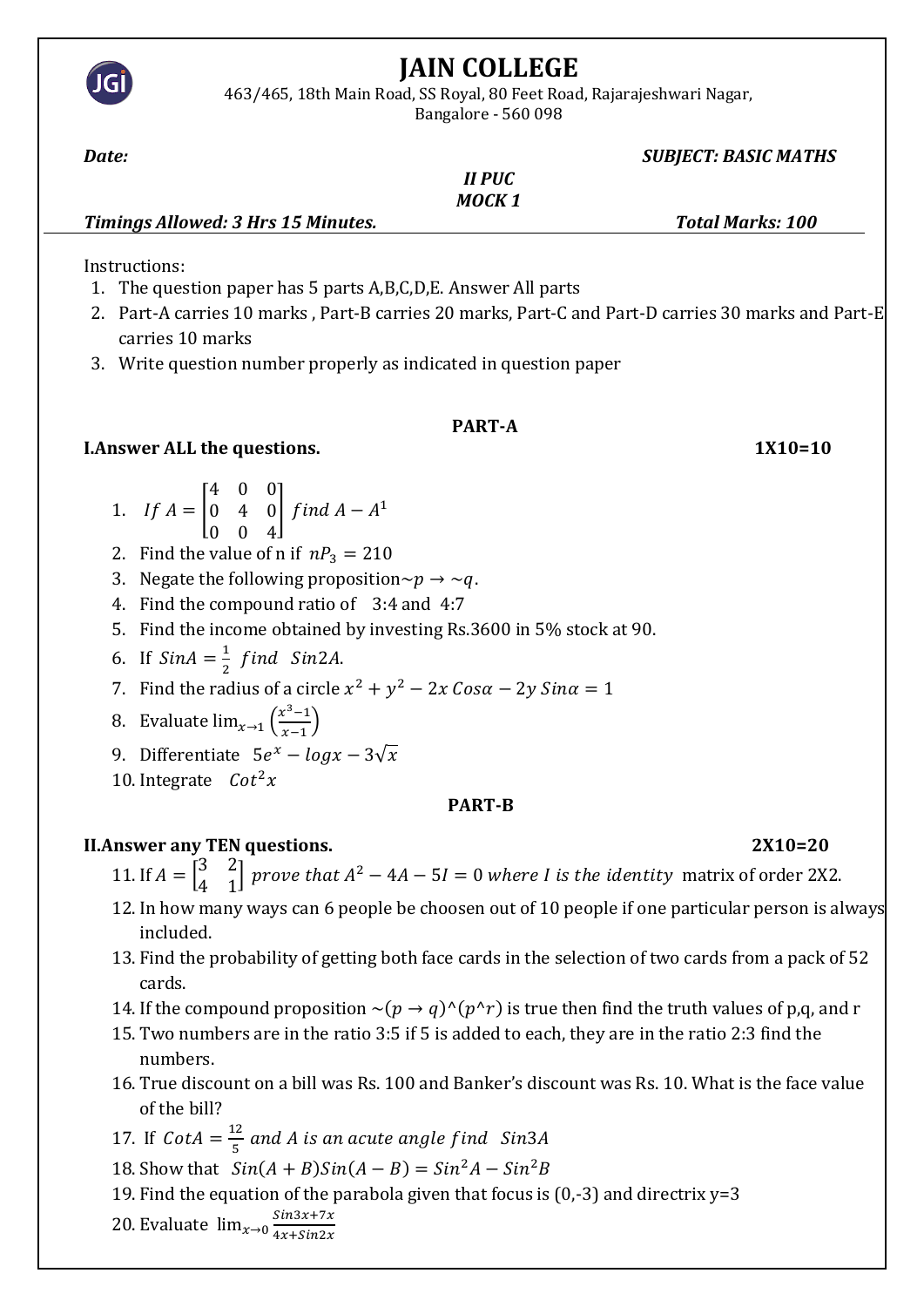- 21. Find  $\frac{dy}{dx}$  if  $x = aCos\theta$ ,  $y = aSin\theta$
- 22. Find a point on the parabola  $y^2 = 4x$  at which the ordinate increases at twice the rate of the abscissa.
- 23. Evaluate  $\int$  Cos<sup>3</sup>x dx
- 24. Evaluate  $\int_0^1 (2x^2 + \frac{1}{x})$  $\int_{0}^{1} (2x^2 + \frac{1}{x}) dx$

### **PART-C**

## **III. Answer any TEN questions.**

$$
3X10=30
$$

- 25. Verify  $A(adjA) = (adjA)A = |A|I$  if  $A = \begin{bmatrix} 2 & 3 \\ 1 & 2 \end{bmatrix}$  $\begin{bmatrix} 2 & 3 \\ -4 & -6 \end{bmatrix}$ 26. Find the adjoint of the matrix  $A = |$ 1 −2 3 0 2 1 −4 5 2 ]
- 27. A family of 4 brothers and 3 sister is to be arranged for a photograph in one row. In how many ways can they be seated if
	- a) All sisters sit together
	- b) No two sisters sit together.
- 28. Monthly income of A and B are in the ratio 2:3 and their monthly expenditure are in the ratio 3:5. If each save Rs. 100 per month. Find monthly income of A and B.
- 29. A couple has 2 children. Find the probability that both are boys if it is known that a) one of the children is boy b). Elder one is boy
- 30. A bill for Rs. 2920 drawn at 6 months was discounted on 10 4 97 for Rs. 2916. If the discount rate is 5% p.a. on what date bill was discounted.
- 31. What is the market value of 6% stock if it earns an investment of 4.5% after deducting the income tax of 4%.
- 32. Differentiate  $e^x$  by first principles.
- 33. Find the equation of the parabola if the vertex is at origin and axis is along x-axis and passing through the point (2,3)
- 34. If  $x = e^{\log \cos 4\theta}$   $y = e^{\log \sin 4\theta}$  show that  $\frac{dy}{dx} = -\frac{x}{y}$  $\mathcal{Y}$
- 35. A particle moves according to the law  $S = t^3 + at^2 + bt$ . Find a and b if the initial velocity is 5 units, when t=1 sec it moves with a velocity 4 times initial velocity.
- 36. Find the value of x at which the function  $y = 2x^3 21x^2 + 36x 20$  is maximum.
- 37. Evaluate  $\int \frac{3 dx}{2}$  $x(2+log x)^{\frac{2}{3}}$ π
- 38. Evaluate  $\int_0^2 xSinx dx$  $\frac{2}{0}$

#### PART-D

Answer any SIX questions. 6 X 5=30

- 39. Find the middle term in expansion of  $\left(2x \frac{1}{x}\right)$  $\left(\frac{1}{x}\right)^{17}$
- 40. Resolve into partial fractions  $\frac{3x+5}{(x+2)(x-3)(x+1)}$
- 41. Show that the following composition is logically equivalent.

$$
p^{\wedge}(q^{\wedge}r) \equiv (p^{\wedge} \sim q)v(p^{\wedge} \sim r)
$$

42. Two taps can fill a cistern separately in 20 minutes and 40 minutes respectively and drain pipe can drain off 30 litres per minute. If all the three pipes are open, the cistern fills in 72 minutes. What is the capacity of the cistern?